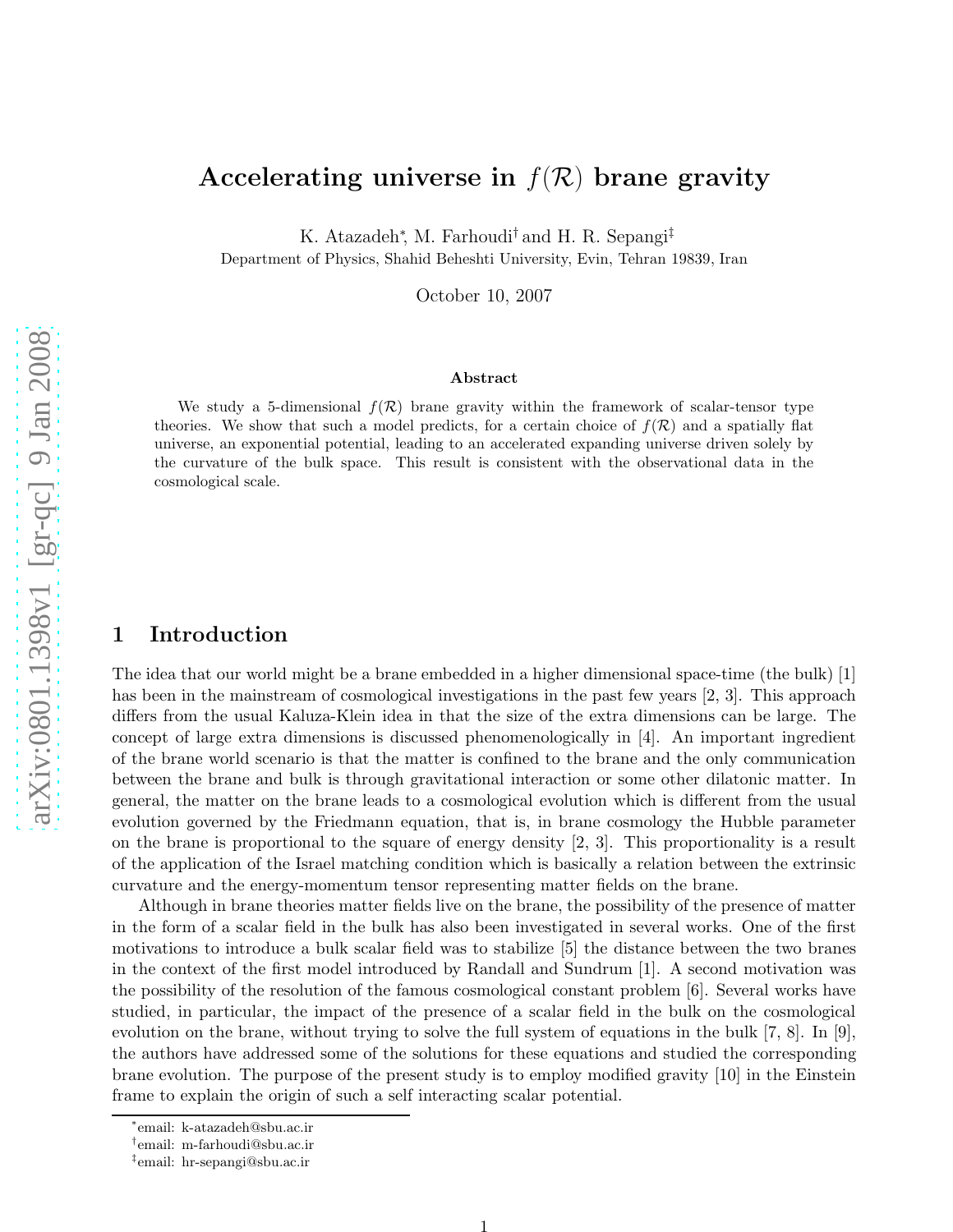An interesting observation made a few years ago was that the expansion of our universe is currently undergoing a period of acceleration which is directly measured from the light curves of several hundred type Ia supernovae [11] and independently from observations of the cosmic microwave background (CMB) by the WMAP satellite [12] and other CMB experiments [13]. However, the mechanism responsible for this acceleration is not well understood and many authors introduce a mysterious cosmic fluid, the so called dark energy, to explain this effect [14]. Recently, it has been shown that such an accelerated expansion could be the result of a modification to the Einstein-Hilbert action [15] in the framework of DGP brane cosmology. In the present work we study the general form of the Einstein-Hilbert action for any function of the Ricci scalar,  $f(\mathcal{R})$ , in 5 dimensions. This is done in the framework of a scalar-tensor type theory [16] where a scalar field is minimally coupled to gravity with a self-interacting potential. In this formulation we obtain explicit solutions using conformal transformations, a technique employed in the case of an empty bulk with a cosmological constant [17] or a bulk with a scalar field, similar to the present work, but with an exponential potential. We present explicit solutions for a particular choice of  $f(\mathcal{R})$  which predict a similar exponential potential.

The organization of the manuscript is as follows: in section 2 we briefly review the scalar-tensor formulation in 5-dimensions and write the full system of equations. In section 3 we consider the cosmological equations for  $f(\mathcal{R})$  gravity which, in the Einstein frame, correspond to a self interacting scalar field with a certain potential. Finally, we study the cosmological evolution on the brane for  $\mathcal{R}^m$  gravity which predicts a power law acceleration in section 4. Conclusions are drawn in the last section.

### 2 Scalar-Tensor formulation of  $f(\mathcal{R})$  gravity

Let us start from a general 5-dimensional action in the matter frame

$$
\mathcal{S}[g_{AB}] = \frac{1}{2\kappa_5^2} \int d^5x \sqrt{-g} f(\mathcal{R}) + \mathcal{S}_{\text{m}}[q_{\mu\nu}, \psi_{\text{m}}]. \tag{1}
$$

Here,  $\kappa_5^2 = 8\pi G_5$ ,  $\mathcal R$  is the 5-dimensional scalar curvature and  $f(\mathcal R)$  is some arbitrary function of the scalar curvature with  $S_m$  being the matter action defined by the induced metric  $q_{\mu\nu}$  and the matter field  $\psi_{\rm m}$  on the brane. Under the conformal transformation [18]

$$
\tilde{g}_{AB} = e^{\frac{\kappa_5}{\sqrt{3}}\Phi} g_{AB},\tag{2}
$$

and the choice

$$
\Phi = \frac{2}{\sqrt{3}\kappa_5} \ln f'(\mathcal{R}),\tag{3}
$$

where the prime denotes derivative with respect to  $\mathcal{R}$ , action (1) can be written in the Einstein frame as [16]

$$
\tilde{\mathcal{S}}[\tilde{g}_{AB},\Phi] = \int d^5x \sqrt{-\tilde{g}} \left[ \frac{\tilde{\mathcal{R}}}{2\kappa_5^2} - \frac{1}{2} (\tilde{\nabla}\Phi)^2 - V(\Phi) \right] + \tilde{\mathcal{S}}_m[\tilde{q}_{\mu\nu},\psi_m],\tag{4}
$$

where  $\tilde{g}_{AB}$  and  $\tilde{q}_{\mu\nu} = e^{\frac{1}{\sqrt{3}}\kappa_5 \Phi} q_{\mu\nu}$  are the 5D bulk metric and the induced metric on the brane in the Einstein frame respectively and  $\tilde{\mathcal{R}}$  is the 5D Ricci scalar associated with  $\tilde{g}_{AB}$ . One can show that the effective potential in  $5D$  is given by

$$
V(\Phi) = \frac{\mathcal{R}f'(\mathcal{R}) - f(\mathcal{R})}{2\kappa_5^2 f'(\mathcal{R})^{5/3}}.
$$
\n
$$
(5)
$$

This is the standard form of the scalar-tensor type theories mentioned above. The 5D equations of motion corresponding to action (4) are

$$
\tilde{G}_{AB} = \kappa_5^2 \left[ \tilde{T}_{AB} (\psi_m, \tilde{g}) + \tilde{\mathcal{T}}_{AB} (\Phi, \tilde{g}) \right], \tag{6}
$$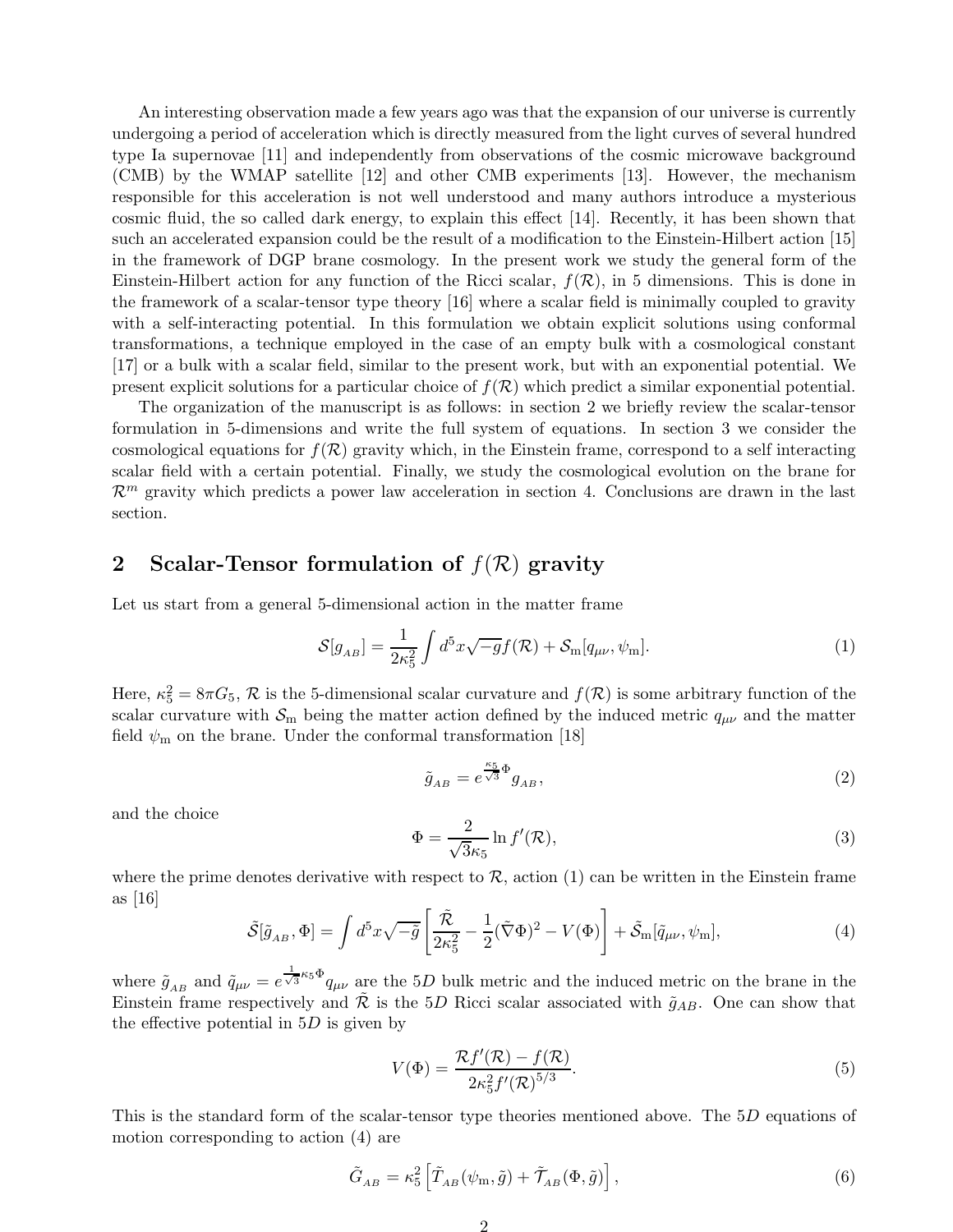where  $\tilde{T}_{AB}$  is the energy-momentum tensor in the Einstein frame and  $\tilde{T}_{AB}$  is given by

$$
\tilde{\mathcal{T}}_{AB} = \partial_A \Phi \partial_B \Phi - \tilde{g}_{AB} \left[ \frac{1}{2} (\tilde{\nabla}_C \Phi)(\tilde{\nabla}^C \Phi) + V(\Phi) \right],\tag{7}
$$

with the equation of motion for the scalar field as

$$
\tilde{\nabla}_A \tilde{\nabla}^A \Phi - \frac{dV(\Phi)}{d\Phi} = \frac{\kappa_5}{2\sqrt{3}} e^{-\frac{2\kappa_5}{\sqrt{3}}\Phi} T\delta(y),\tag{8}
$$

where  $T$  is the trace of energy momentum tensor in the Jordan frame and  $y$  represents the extra dimension. For cosmological considerations, let us take a general form for the bulk metric in the matter frame, also known as the Jordan frame, usually assumed as

$$
ds^{2} = g_{AB}dx^{A}dx^{B} = -n^{2}(y,t)dt^{2} + a^{2}(y,t)\gamma_{ij}dx^{i}dx^{j} + b^{2}(y,t)dy^{2},
$$
\n(9)

where  $\gamma_{ij}$  is the maximally symmetric 3-dimensional metric with  $k = -1, 0, 1$  being the usual parameters denoting the spatial curvature. Therefore, in the Einstein frame the metric is  $\tilde{g}_{AB}$  and the functions  $b(y, t)$ ,  $a(y, t)$  and dt can be written as

$$
\tilde{b}(y,\tilde{t}) = e^{\frac{\kappa_5}{2\sqrt{3}}\Phi}b(y,t),\tag{10}
$$

$$
\tilde{a}(y,\tilde{t}) = e^{\frac{\kappa_5}{2\sqrt{3}}\Phi} a(y,t)
$$
\n(11)

and

$$
d\tilde{t} = e^{\frac{\kappa_5}{2\sqrt{3}}\Phi}dt.
$$
\n(12)

Let us also take the matter on the brane as a perfect fluid, given by

$$
\tilde{T}^{A}{}_{B} = \frac{1}{\tilde{b}(y,\tilde{t})} \text{diag}\Big[\tilde{\rho}(\tilde{t}), \tilde{p}(\tilde{t}), \tilde{p}(\tilde{t}), \tilde{p}(\tilde{t}), 0\Big] \delta(y),\tag{13}
$$

where

$$
\tilde{\rho} = e^{\frac{-2\kappa_5}{\sqrt{3}}\Phi} \rho,\tag{14}
$$

$$
\tilde{p} = e^{\frac{-2\kappa_5}{\sqrt{3}}\Phi} p. \tag{15}
$$

Here,  $\tilde{\rho}$  and  $\tilde{p}$  respectively are the energy density and pressure in the Einstein frame. In the Gauss normal coordinates,  $\tilde{g}_{55} = \tilde{b}^2(y, \tilde{t}) = 1$ , the 5-dimensional bulk equations (6) can be written as

$$
3\left\{ \left(\frac{\dot{\tilde{a}}}{\tilde{a}}\right)^2 - n^2 \left[\frac{\tilde{a}''}{\tilde{a}} + \left(\frac{\tilde{a}'}{\tilde{a}}\right)^2\right] + k\frac{n^2}{\tilde{a}^2} \right\} = \kappa_5^2 \left[n^2 V(\Phi) + \frac{1}{2}\dot{\Phi}^2 + \frac{n^2}{2}\Phi^2 + n^2\tilde{\rho}\delta(y)\right],\tag{16}
$$

$$
3\left(\frac{n'}{n}\frac{\dot{\tilde{a}}}{\tilde{a}} - \frac{\dot{\tilde{a}}'}{\tilde{a}}\right) = \kappa_5^2 \dot{\Phi} \Phi',\tag{17}
$$

$$
3\left\{\frac{\tilde{a}'}{\tilde{a}}\left(\frac{\tilde{a}'}{\tilde{a}}+\frac{n'}{n}\right)-\frac{1}{n^2}\left[\frac{\dot{\tilde{a}}}{\tilde{a}}\left(\frac{\dot{\tilde{a}}}{\tilde{a}}-\frac{\dot{n}}{n}\right)+\frac{\ddot{\tilde{a}}}{\tilde{a}}\right]+\frac{k}{\tilde{a}^2}\right\}=\kappa_5^2\left[V(\Phi)+\frac{1}{2n^2}\dot{\Phi}^2+\frac{1}{2}\Phi'^2\right]
$$
(18)

and

$$
\tilde{a}^{2}\left[\frac{\tilde{a}'}{\tilde{a}}\left(\frac{\tilde{a}'}{\tilde{a}}+2\frac{n'}{n}\right)+2\frac{\tilde{a}''}{\tilde{a}}+\frac{n''}{n}\right]+\frac{\tilde{a}^{2}}{n^{2}}\left[\frac{\dot{\tilde{a}}}{\tilde{a}}\left(-\frac{\dot{\tilde{a}}}{\tilde{a}}+2\frac{\dot{n}}{n}\right)-2\frac{\ddot{\tilde{a}}}{\tilde{a}}\right]-k
$$
\n
$$
=-\kappa_{5}^{2}\tilde{a}^{2}\left[\frac{1}{2}V(\Phi)-\frac{1}{2n^{2}}\dot{\Phi}^{2}+\Phi'^{2}-\tilde{p}\delta(y)\right].
$$
\n(19)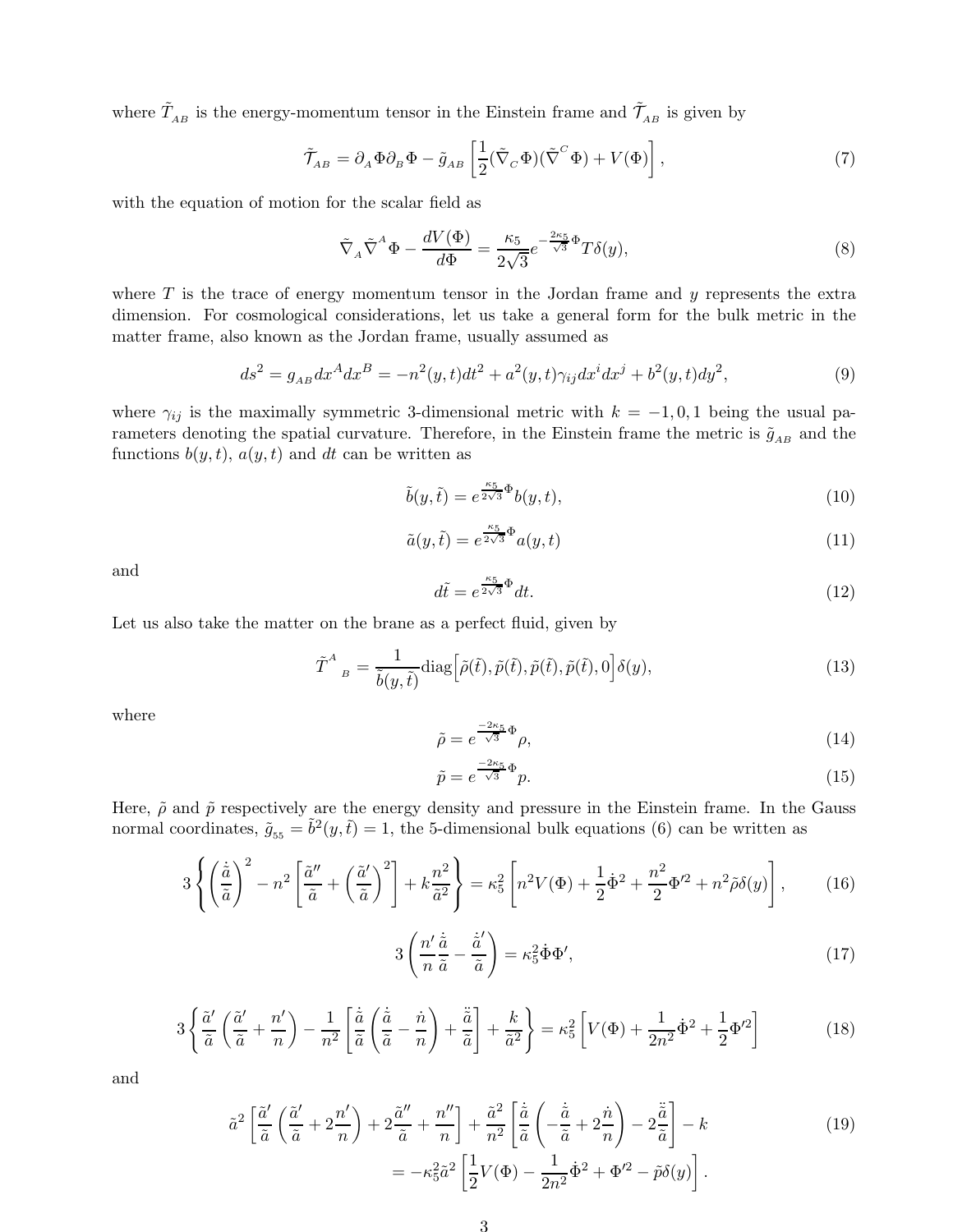The scalar field in the bulk, equation (8), also reads

$$
\ddot{\Phi} + \left(3\frac{\dot{\tilde{a}}}{\tilde{a}} - \frac{\dot{n}}{n}\right)\dot{\Phi} - n^2 \left[\Phi'' + \left(\frac{n'}{n} + 3\frac{\tilde{a}'}{\tilde{a}}\right)\Phi'\right] + n^2 \frac{dV(\Phi)}{d\Phi} = n^2 \frac{-\kappa_5}{2\sqrt{3}} e^{\frac{-2\kappa_5}{\sqrt{3}}\Phi} T\delta(y),\tag{20}
$$

where the prime and dot represent derivative with respect to  $y$  and  $t$  respectively.

Assuming  $\mathbf{Z}_2$  symmetry and denoting  $\tilde{a}_0(\tilde{t}) \equiv \tilde{a}(0^+,\tilde{t}), \tilde{a}'_0(\tilde{t}) \equiv \tilde{a}'(0^+,\tilde{t}), n_0(\tilde{t}) \equiv n(0^+,\tilde{t}), n'_0(\tilde{t}) \equiv n(0^+,\tilde{t})$  $n'(0^+,\tilde{t})$  and  $\Phi'_0(\tilde{t}) \equiv \Phi'(0^+,\tilde{t})$ , we may proceed to extract from the delta functions on both sides of the equations (16) and (19), the matching conditions

$$
\frac{\tilde{a}_0'}{\tilde{a}_0} = -\frac{\kappa_5^2}{6}\tilde{\rho}(\tilde{t})\tag{21}
$$

and

$$
\frac{n'_0}{n_0} = \frac{\kappa_5^2}{6} \Big[ 3\tilde{p}(\tilde{t}) + 2\tilde{\rho}(\tilde{t}) \Big].\tag{22}
$$

One notes that equation (21) is consistent with the assumption that the effect of extra dimension diminishes as one moves away from the brane. Let us now turn to matching condition for the scalar field. Using (20) we obtain

$$
2\Phi_0' = \frac{\kappa_5}{2\sqrt{3}}e^{-\frac{2\kappa_5}{\sqrt{3}}\Phi_0}T^{(\text{brane})},\tag{23}
$$

where  $T^{(brane)} = -\rho + 3p$  is the trace for the energy-momentum tensor in the matter frame. Application of the matching condition for the scalar field leads to

$$
\Phi'_0 = \frac{\kappa_5}{2\sqrt{3}} \gamma \tilde{\rho}(\tilde{t}),\tag{24}
$$

which involves all cases where the equation of state is of the form  $\tilde{p} = w\tilde{\rho}$  with w as a constant and the expression for  $\gamma$  given by

$$
\gamma = \frac{1}{2}(3w - 1). \tag{25}
$$

If the Lagrangian density for the perfect fluid is proportional to the pressure as chosen in [8]

$$
\mathcal{L}(\phi) = -2\mathcal{F}(\phi)p(s,\varepsilon),\tag{26}
$$

where  $\mathcal{F}(\phi)$  is an arbitrary function, s and  $\varepsilon$  are entropy and enthalpy respectively, then in this model we will have  $\gamma = -4w\chi$ . Note that in our model  $\chi = \frac{1}{2}$  $\frac{1}{2}$ . Thus, if the matter content of the brane behaves like a cosmological constant,  $w = -1$ , this model will be compatible with that presented in [8].

#### 3 Cosmological equations on the brane

In this section we consider the cosmological behavior on the brane using the global equations obtained in the previous section. For the brane, assumed to stay at  $y = 0$ , the Einstein frame induced FRW metric with  $k = 0$  is

$$
d\tilde{s}^2 = -n_0^2(\tilde{t})d\tilde{t}^2 + \tilde{a}_0^2(\tilde{t})\delta_{ij}dx^idx^j.
$$
\n
$$
(27)
$$

One may now proceed to obtain the cosmological equations by taking the gauge

$$
n_0(\tilde{t}) = 1.\t\t(28)
$$

The cosmic time  $\tau$  in the Einstein frame can be derived from the  $\tilde{t}$  by

$$
\tau = \int^{\tilde{t}} n_0(t')dt'.
$$
\n(29)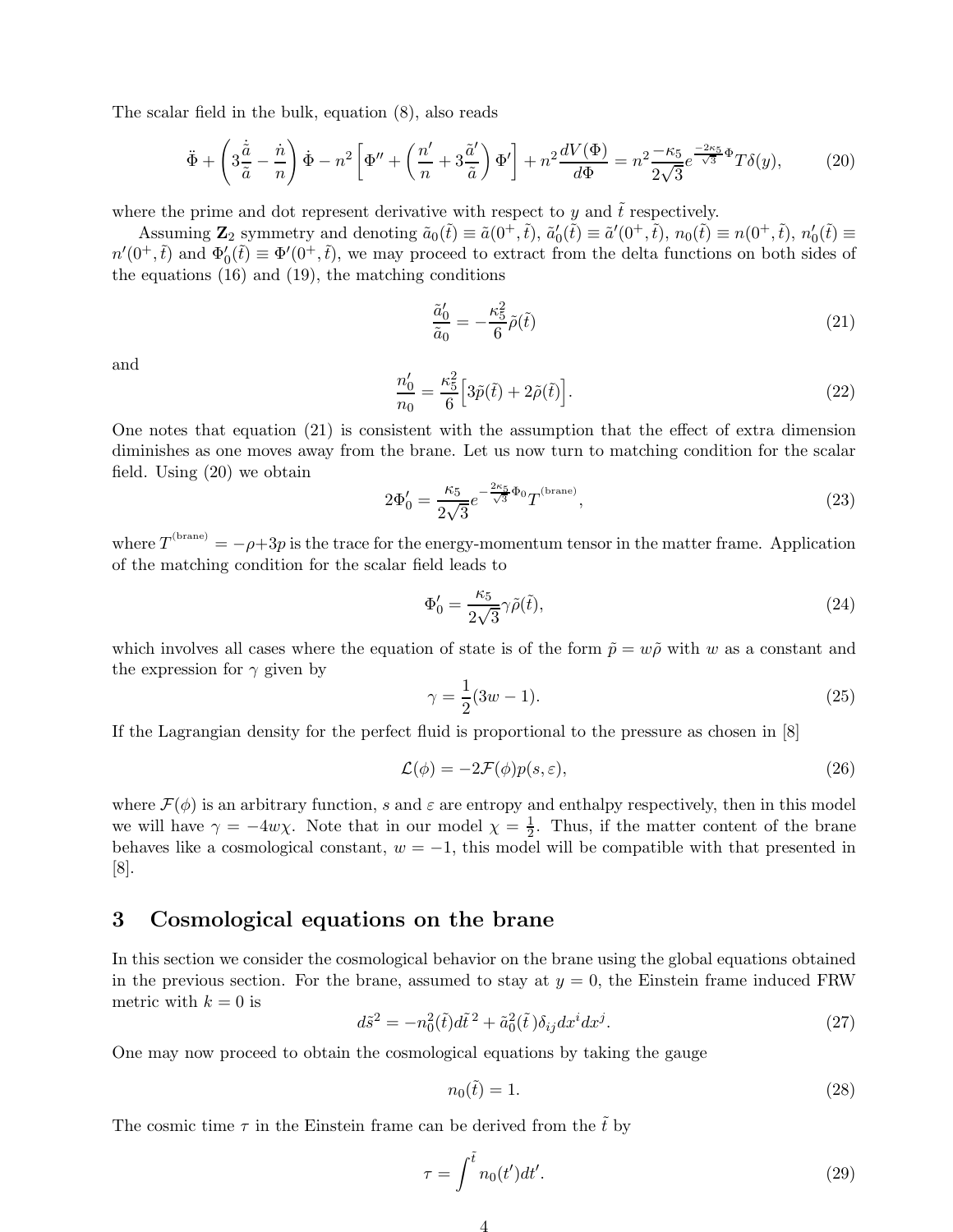This gauge is convenient because it gives the usual cosmological time on the brane.

Let us now obtain the Friedmann equation as well as a generalized conservation equation on the brane. We will closely follow the derivation presented in [3, 9] with the additional ingredient of an energy flux from the fifth dimension, *i.e.* the component  $(0,5)$  of the bulk energy-momentum tensor is assumed to be non zero because of the presence of the scalar field. Use of the matching conditions in the (0,5) component of the field equations, (17), in the Einstein frame evaluated on the brane yields the generalized conservation equation

$$
\dot{\tilde{\rho}} + 3 \frac{\dot{\tilde{a}}_0}{\tilde{a}_0} (\tilde{\rho} + \tilde{p}) = 2 \tilde{\mathcal{T}}_{05} \Big|_{y=0},\tag{30}
$$

where  $\tilde{\mathcal{T}}_{05} = \dot{\Phi} \Phi'$ . Now, by using the matching condition (24) for the scalar field, it reads

$$
\dot{\tilde{\rho}} + 3 \frac{\dot{\tilde{a}}_0}{\tilde{a}_0} (\tilde{\rho} + \tilde{p}) = \gamma \dot{\bar{\Phi}}_0 \tilde{\rho}, \tag{31}
$$

where  $\bar{\Phi} \equiv \frac{\kappa_5}{\sqrt{3}} \Phi$  and the dot represents derivative with respect to  $\tau$ . This equation is the generalized conservation law for cosmological matter. For an equation of state  $\tilde{p} = w\tilde{\rho}$  with w constant, the integration of equation (31) yields the following evolution for the energy density

$$
\tilde{\rho} \propto \tilde{a}_0^{-3(1+w)} e^{\gamma \bar{\Phi}_0}.
$$
\n(32)

If the scalar field is constant in time we will recover the familiar evolution of the standard cosmology. Let us now consider the  $(5,5)$  component of the field equations,  $(18)$ . Using the  $(0,5)$  component, it can be rewritten in the form

$$
\dot{F} = \frac{2}{3}\dot{\tilde{a}}_0 \tilde{a}_0^3 \kappa_5^2 \tilde{\mathcal{T}}^5 \left. _{\mathfrak{z}} \right|_{y=0} - \frac{2}{3} \tilde{a}'_0 \tilde{a}_0^3 \kappa_5^2 \tilde{\mathcal{T}}^5 \left. _{\mathfrak{z}} \right|_{y=0},\tag{33}
$$

with

$$
F \equiv (\tilde{a}_0 \tilde{a}'_0)^2 - (\tilde{a}_0 \dot{\tilde{a}}_0)^2. \tag{34}
$$

This corresponds to a slight generalization of the expression given in [3]. The expression for the (5,5) component of the energy-momentum tensor of the scalar field  $\tilde{\mathcal{T}}_{AB}$  is given by

$$
\tilde{\mathcal{T}}^5{}_5 = \frac{1}{2} \left( \Phi^{\prime 2} + \dot{\Phi}^2 \right) - V(\Phi). \tag{35}
$$

Using equation (33) and the matching conditions, one obtains, after integrating the time, the following generalized Friedmann equation in the Einstein frame

$$
\tilde{H}_0^2 = \frac{\kappa_5^4}{36} \tilde{\rho}^2 - \frac{2\kappa_5^2}{3\tilde{a}_0^4} \int d\tau \dot{\tilde{a}}_0 \tilde{a}_0^3 \tilde{\mathcal{T}}^5{}_5 \Big|_{y=0} - \frac{\kappa_5^4 \gamma}{18 \tilde{a}_0^4} \int d\tau \dot{\bar{\Phi}}_0 \tilde{a}_0^4 \tilde{\rho}^2, \tag{36}
$$

where the Hubble parameter is defined by

$$
\tilde{H}_0 \equiv \frac{\dot{\tilde{a}}_0}{\tilde{a}_0},\tag{37}
$$

and the constant of integration is taken to be zero. The quadratic appearance of the energy density in this equation is a generic feature of the brane cosmology [2]. It also has an integral term related to the pressure along the fifth dimension and an integral term related to the energy flux coming from the bulk scalar field.

Now, using the matching condition (24) we obtain

$$
\frac{2}{3} \kappa_5^2 \tilde{\mathcal{T}}^5{}_5 \Big|_{y=0} = \frac{\kappa_5^4}{36} \gamma^2 \tilde{\rho}^2 + \dot{\bar{\Phi}}_0^2 - \frac{2}{3} \kappa_5^2 V(\Phi) \Big|_{y=0}.
$$
 (38)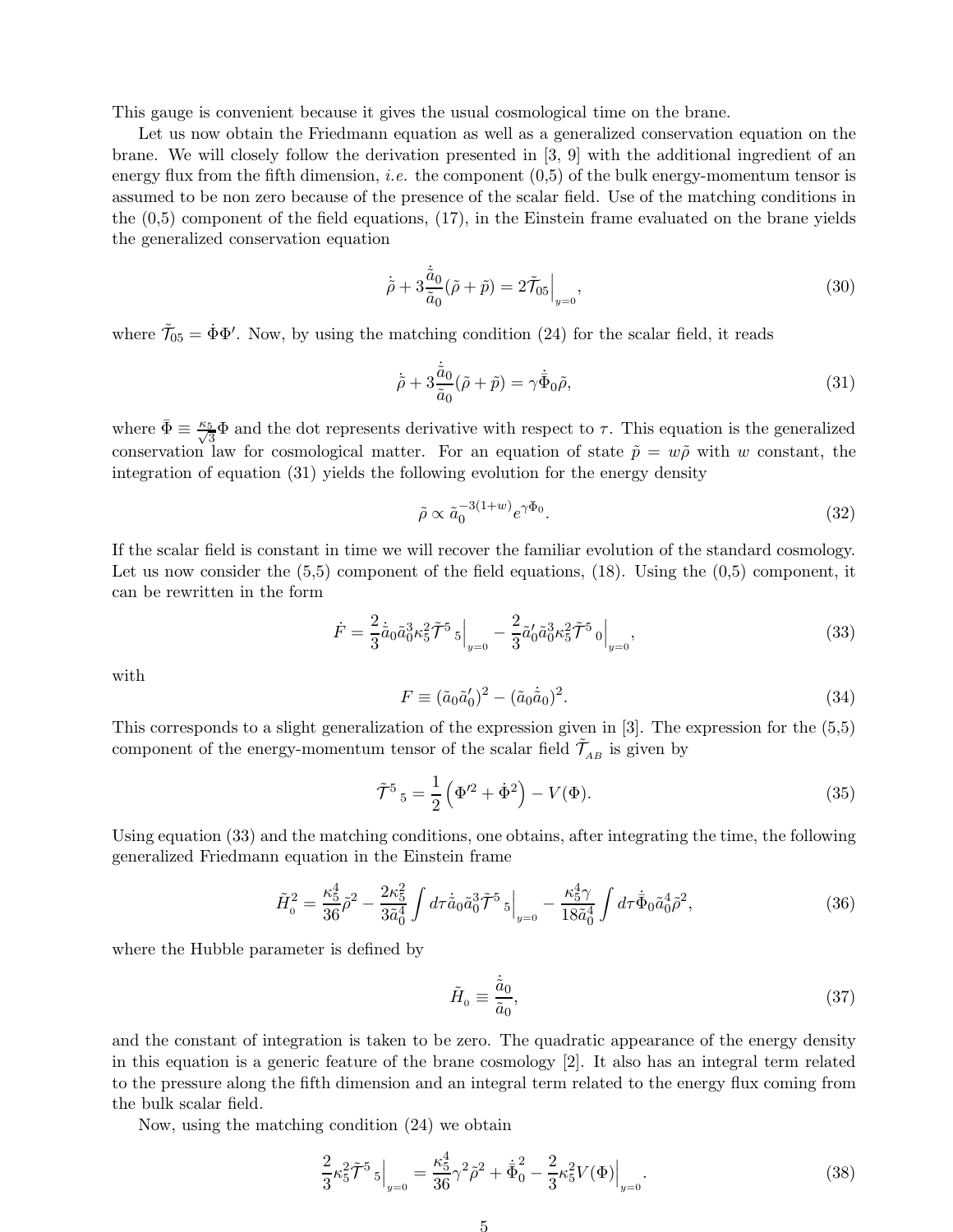Finally, after evaluating (20) at  $y = 0$  together with the use of the matching conditions (21), (22) and (24) the scalar field equation on the brane is given by

$$
\ddot{\Phi}_0 + 3 \left( \frac{\dot{\tilde{a}}_0}{\tilde{a}_0} \right) \dot{\Phi}_0 - \hat{\Phi}_0'' + \frac{dV(\Phi)}{d\Phi} \Big|_{y=0} = \frac{\kappa_5^3}{6\sqrt{3}} \gamma^2 \tilde{\rho}^2(\tau), \tag{39}
$$

where  $\hat{\Phi}''_0$  stands for the non-distributional part of the scalar field derivative. Thus equations (36) and (39) are the equations of motion for the evolution of the cosmic on the brane in the Einstein frame. In the next section we will examine these equations for a particular choice of  $f(R)$  gravity.

## 4 Cosmological evolution in  $\mathcal{R}^m$  gravity

We start from the Lagrangian

$$
f(\mathcal{R}) = f_0 \mathcal{R}^m,\tag{40}
$$

for which potential (5) is given by

$$
V(\Phi) = V_0 e^{\alpha \bar{\Phi}},\tag{41}
$$

where

$$
V_0 = \frac{1}{2\kappa_5^2} f_0(m-1)(m f_0)^{\frac{m}{1-m}},\tag{42}
$$

with  $\alpha \equiv \frac{-2m+5}{2(m-1)}$  and  $f_0$  is a constant.

As it can be seen, the exponent in the above potential is singular for  $m = 1$  and therefore warrants further discussion. For this value of m, the scalar field  $\Phi$  from equation (3) becomes constant and we have  $\tilde{g}_{AB}$  = const.  $\times g_{AB}$ , indicating that the Jordan frame is equivalent to the Einstein frame. Also, the effective potential for  $m = 1$  in the Einstein frame is zero, similar to what one obtains in an empty  $4D$  universe for which the dynamics is governed by the same Lagrangian [16, 18]. This seems to be a general feature of modified theories of gravity when the Lagrangian is of the form (40). In what follows, we determine the range of validity for  $m$  which would allow the universe to achieve an accelerated expansion.

Now, we assume that both the total energy density  $\rho$  and pressure p on the brane consist of two parts

$$
\rho = \lambda + \varrho \qquad \text{and} \qquad p = -\lambda + \mathsf{p}, \tag{43}
$$

where  $\lambda$ ,  $\varrho$  and  $\varphi$  are the tension, the usual cosmological energy density and pressure in the matter frame, respectively. In what follows we concentrate on the case  $\rho = \mathsf{p} = 0$ , *i.e.* the vacuum solution. Equation (25) then implies that  $\gamma = -2$ . One notes that by retaining a non-zero effective tension on the brane we are actually taking the brane effects into account. For simplicity and following [19], we take the tension,  $\lambda$ , in the matter frame as

$$
\lambda = \bar{\lambda}_c e^{(\frac{\alpha}{2} + 2)\bar{\Phi}},\tag{44}
$$

where  $\bar{\lambda}_c \equiv \frac{\lambda_c}{\kappa_5^2}$  $\frac{\lambda_c}{\kappa_5^2}$  and  $\lambda_c$  is a constant. Therefore,  $\tilde{\lambda} = e^{-2\bar{\Phi}}\lambda = \bar{\lambda}_ce^{\frac{\alpha}{2}\bar{\Phi}}$  is the brane tension in the Einstein frame. Thus, the equations of motion on the brane, (36) and (39), become

$$
\tilde{H}_0^2 = \frac{\kappa_5^4}{36} \tilde{\lambda}^2 - \frac{2\kappa_5^2}{3\tilde{a}_0^4} \int d\tau \dot{\tilde{a}}_0 \tilde{a}_0^3 \tilde{\mathcal{T}}^5 \left. \right|_{y=0} - \frac{\kappa_5^4}{9\tilde{a}_0^4} \int d\tau \tilde{\lambda} \tilde{a}_0^4 \tilde{\mathcal{T}}^5 \left. \right|_{y=0} \tag{45}
$$

and

$$
\ddot{\Phi}_0 + 3 \left( \frac{\dot{\tilde{a}}_0}{\tilde{a}_0} \right) \dot{\Phi}_0 - \hat{\Phi}_0'' + \frac{dV(\Phi)}{d\Phi} \Big|_{y=0} = \frac{2\kappa_5^3}{3\sqrt{3}} \tilde{\lambda}^2.
$$
 (46)

These equations are the basic equations of motion on the brane without matter in the Einstein frame. We now look for a power law solution for the scale factor. Substituting the ansätze

$$
\tilde{a}_0(\tau) \propto \tau^{\beta}
$$
 and  $\Phi_0(\tau) = \sigma \ln \tau$  (47)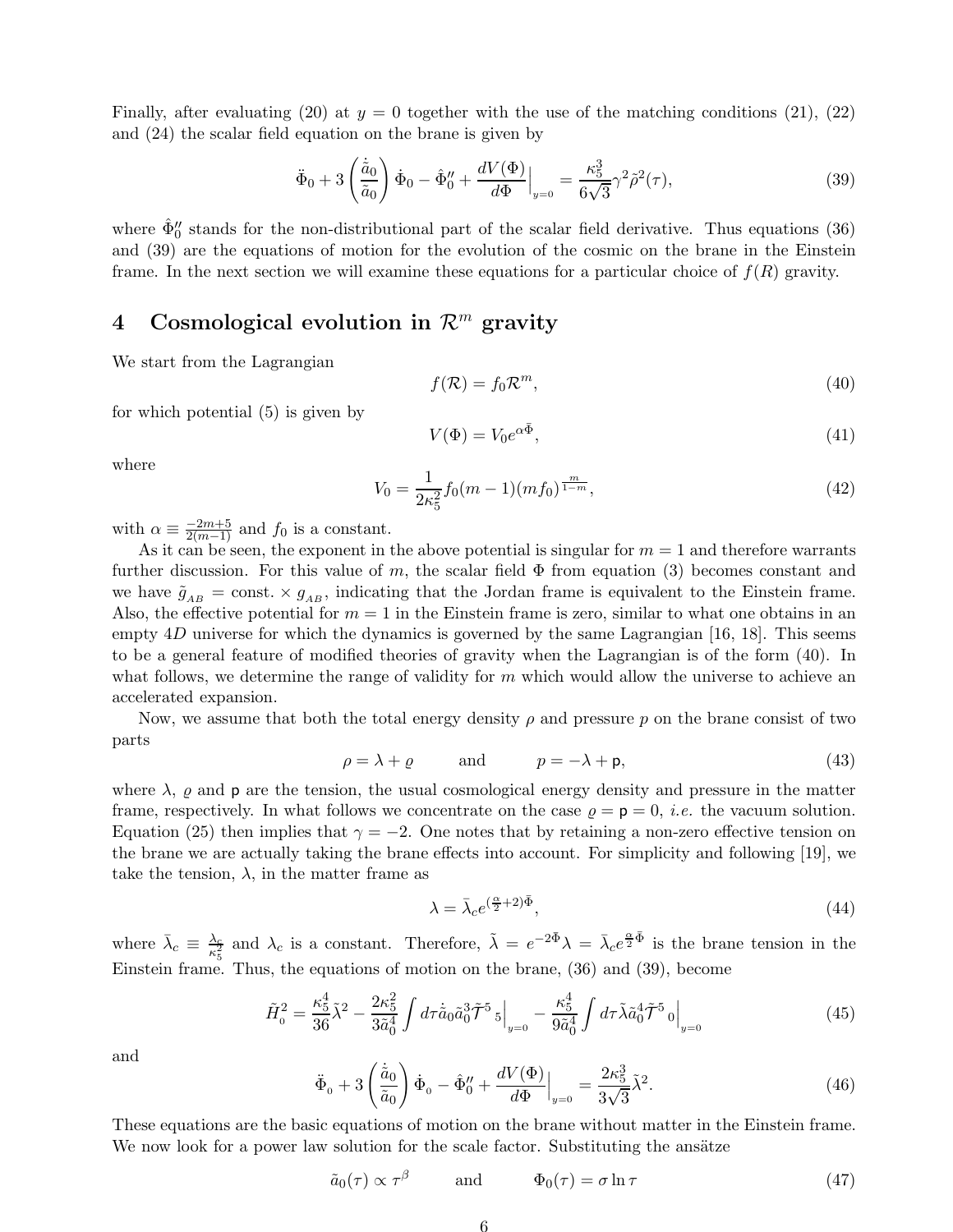into equations (45) and (46), we find

$$
\sigma = -2\frac{\sqrt{3}}{\kappa_5 \alpha},\tag{48}
$$

where  $\tau \neq 0$  and  $\alpha \neq 0$ , *i.e.*  $m \neq 5/2$ . Now, using the above value for  $\sigma$  into equations (45) and (46) we have

$$
(4\beta - 2)\beta^2 - \left(\frac{4\beta}{9} - \frac{2}{9\alpha} - \frac{1}{18}\right)\lambda_c^2 + \frac{4(2\beta - 3\beta^2)}{\alpha^2} = 0.
$$
 (49)

This algebraic equation has one explicit real solution for  $\beta$  in terms of  $\alpha$  and  $\lambda_c$ . To obtain the functional dependence of  $\tau$ , we note that it is the cosmic time in the Einstein frame which is related to coordinate t in the matter frame by  $e^{-\frac{1}{2}\bar{\Phi}_0}d\tau = dt$ . As a result

$$
\tau = \left(\frac{\alpha + 1}{\alpha}\right)^{\frac{\alpha}{\alpha + 1}} t^{\frac{\alpha}{\alpha + 1}},\tag{50}
$$

up to a constant of integration, noting that  $\alpha$  cannot take the value  $-1$  by definition. The scale factor in the physical (Jordan or matter) frame is thus given by

$$
a_0(t) = e^{-\frac{1}{2}\bar{\Phi}_0}\tilde{a}_0(\tau) \propto \left(\frac{\alpha+1}{\alpha}\right)^{\frac{\alpha\beta+1}{\alpha+1}} t^{\frac{\alpha\beta+1}{\alpha+1}}.
$$
\n(51)

Equation (51) shows that there is a possibility of having an accelerated expanding universe for some choices of m and  $\lambda_c$ .

The deceleration parameter on the brane as a function of m and  $\lambda_c$  is therefore given by

$$
q(m,\lambda_c) = -\frac{a_0 \ddot{a}_0}{\dot{a}_0^2} = -\frac{\alpha \beta - \alpha}{\alpha \beta + 1}.
$$
\n(52)

The condition for acceleration,  $q(m, \lambda_c)$  < 0, in equation (52) leads to  $\beta > 1$  from which, using definition  $w_{\text{eff}} = -1 - \frac{2H_0}{3H_0^2}$  for the effective quintessence, we find  $w_{\text{eff}} < -1/3$ . Figure 1 shows the behavior of the deceleration parameter, q, as a function of m and  $\lambda_c$ . As it can be seen, for  $m \rightarrow -\infty$ and  $\lambda_c \to \pm \infty$  we have  $q \to -1$ , that is the universe finally approaches the eternal de Sitter phase. The range of validity of  $m$  shown in figure 1 is consistent with the observational SNeIa data in 4dimensional  $f(\mathcal{R})$ –models [20]. It is therefore plausible that modified gravity within the context of brane theories presents an alternative to dark energy with the possibility of having an accelerated expanding universe.

A point worth emphasizing again is that, the universe in our model, taken to be devoid of ordinary matter, would undergo an accelerated expansion for all values of  $\lambda_c$  if the value for m is within the range shown in figure 1 which excludes the value  $m = 1$  as well. For this value of m, the two frames, namely the Jordan and Einstein frames coincide and  $V(\Phi) = 0$ . As was mentioned above, the same behavior is also manifest in 4-dimensional  $f(\mathcal{R})$ -models where the universe is taken to be empty [16, 18]. This points to a typical behavior in  $f(\mathcal{R}) \sim \mathcal{R}^m$  theories, both in four and five dimensions, where for  $m = 1$  the resulting universe in the present context is a static one.

#### 5 Conclusions

In this manuscript we have obtained explicit solutions in a brane world scenario where an arbitrary function of the Ricci scalar is taken as the bulk Lagrangian. Using a conformal transformation, the action is converted to that of a scalar-tensor type theory with a scalar field. We have shown that with a suitable choice for the function  $f(\mathcal{R})$  and brane tension  $\lambda$ , an accelerated expanding universe emerges. The source of this acceleration is not related to an exotic matter but to a scalar field whose origin can be traced back to geometry of the brane and, specifically, to the curvature scalar R and depends on two free parameters, namely  $\alpha$  and  $\lambda_c$ . Hence, an accelerating universe driven by curvature would certainly seem to be a possibility.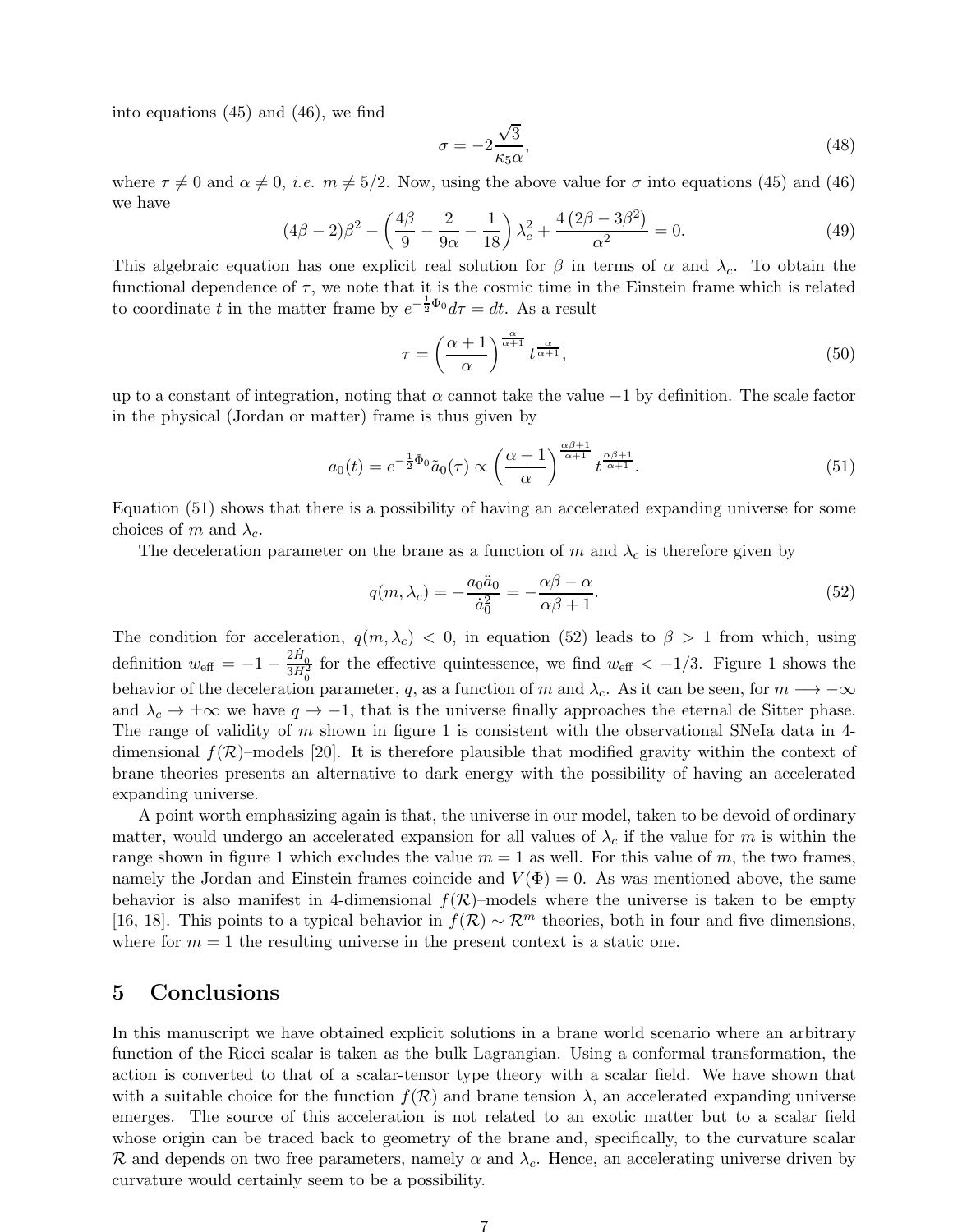

Figure 1: Behavior of  $q(m, \lambda_c)$  as a function of m and  $\lambda_c$ . An accelerating universe occurs for  $m \le -2.42$  and for all values of  $\lambda_c$ .

#### References

- [1] L. Randall and R. Sundrum, Phys. Rev. Lett. 83 (1999) 4690, hep-th/9906064; L. Randall and R. Sundrum, Phys. Rev. Lett. 83 (1999) 3370, hep-ph/9905221.
- [2] P. Binétruy, C. Deffayet and D. Longlois, Nucl. Phys. B 565 (2000) 269, hep-th/9905012.
- [3] P. Binétruy, C. Deffayet, U. Ellwanger and D. Longlois, Phys. Lett. B 477 (2000) 285, hepth/9910219.
- [4] N. Arkani-Hamed, S. Dimopoulos and G. Dvali, Phys. Lett. B 429 (1998) 263, hep-ph/9803315; I. Antoniadis, N. Arkani-Hamed, S. Dimopoulos and G. Dvali, Phys. Lett. B 436 (1998) 256, hep-ph/9804398; N. Arkani-Hamed, S. Dimopoulos and G. Dvali, Phys. Rev. D 59 (1999) 086004, hep-th/9807344.
- [5] W. D. Goldberger and M. B. Wise, Phys. Rev. Lett. 83 (1999) 4922, hep-ph/9907447; O. DeWolfe, D. Z. Freedman, S. S. Gubser and A. Karch, Phys. Rev. D 62 (2000) 046008, hepth/9909134.
- [6] N. Arkani-Hamed, S. Dimopoulos, N. Kaloper and R. Sundrum, Phys. Lett. B 480 (2000) 193, hep-th/0001197; S. Kachru, M. Schulz and E. Silverstein, Phys. Rev. D 62 (2000) 045021, hep-th/0001206.
- [7] K. Maeda and D. Wands, Phys. Rev. D 62 (2000) 124009, hep-th/0008188; C. van de Bruck, M. Dorca, C. J. A. P. Martins and M. Parry, Phys. Lett. B 495 (2000) 183, hep-th/0009056.
- [8] A. Mennim and R. A. Bttey, Class. Quant. Grav. 18 (2001) 2171, hep-th/0008192.
- [9] D. Langlois and M. Rodriguez-Martinez, Phys. Rev. D 64 (2001) 123507, hep-th/0106245.